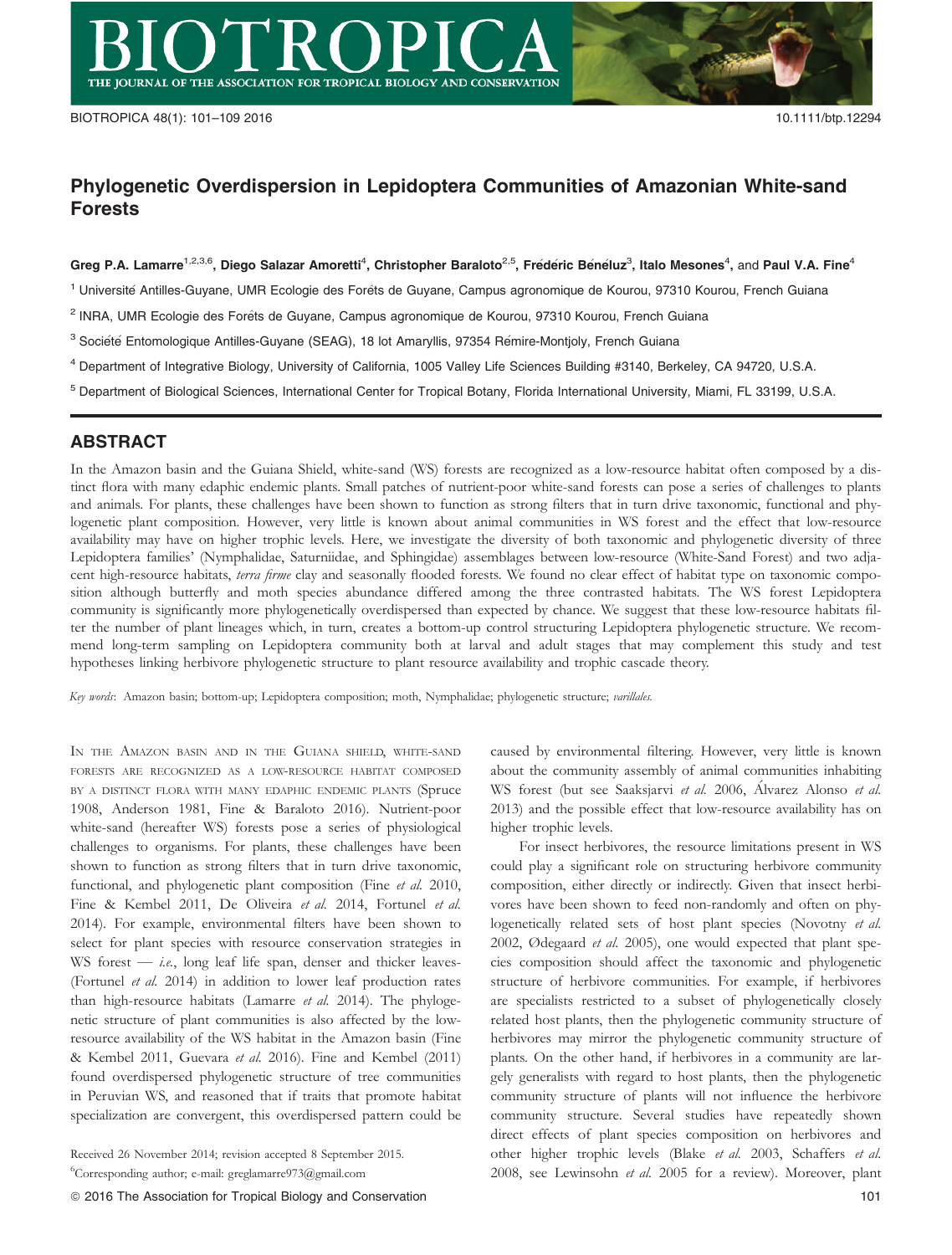phylogenetic diversity has been shown to correlate with the structure and the composition of herbivore community (Pellissier et al. 2013) and/or higher trophic classes (Dinnage et al. 2012). These results are also consistent with the idea of a strong bottom-up control of herbivores mediated by plant phylogenetic diversity (Schuldt et al. 2014).

Here, we explore the effect that a low-resource habitat has on the community composition of three Lepidoptera families including butterflies (Nymphalidae) and moths (Saturniidae and Sphingidae) that are often dominant herbivores found in both tropical and temperate ecosystems. To test the relationship between habitat type and community composition, we compared taxonomic and phylogenetic diversity of assemblages between low-resource (WS) and two adjacent high-resource habitats, terra firme clay (hereafter TF) and seasonally flooded forests (SF) in Peru and French Guiana. In particular, we address the following questions: (1) are WS forest Lepidopteran communities taxonomically distinct from adjacent habitats? (2) How are WS Lepidopteran communities structured phylogenetically compared to high-resource forest habitats? The answers to these questions contribute to the understanding of the mechanisms underlying community assembly of both herbivore and plants in megadiverse Amazonian forests.

### MATERIALS AND METHODS

STUDY SITES.—Lepidopteran communities from White-sand (WS), seasonally flooded (SF) and terra firme (TF) clay forest habitats were sampled in four sites in Loreto, Peru and two sites in French Guiana. Within a plot network of modified-Gentry plots of 0.5-ha from a previous study, we installed two types of insect traps (see below) in 12 plots that represent the entire range of variation in climatic, edaphic, and forest structure factors observed in the larger plot network (Baraloto et al. 2011). Two replicates of each habitat type were sampled in each country representing a total of four habitat replicates. In French Guiana, our study plots were located at the Laussat Conservation Area in the northwest  $(05^{\circ}28'$  N,  $053^{\circ}35'$  W, 2471 mm annual rainfall) and in the massif of Petite Montagne Tortue in the northeast  $(04°19'$ N, 052°14' W, 4421 mm annual rainfall). In the Department of Loreto, Peru, plots were installed in the Allpahuayo-Mishana National Reserve (Rio Nanay basin, 85°46' S, 053°12' W, 2701 mm annual rainfall) and the Jenaro Herrera Center of Investigation (Rio Ucayali basin, 84°58' S; 059° 8W, 2664 mm annual rainfall). Each habitat plot was installed at least 1 km from each other to reduce collecting specimens from adjacent habitats (e.g., tourists, see Ødegaard 2004). The Guianas have a strong dry season and the department of Loreto, Peru has a mostly aseasonal climate with a few drier periods (Marengo 1998, Wagner et al. 2011).

LEPIDOPTERA SAMPLING METHODS.—We sampled adults of butterfly (Nymphalidae) and moth communities (Saturniidae and Sphingidae) weekly from August to November 2010 in French Guiana and between May and September 2011 in Peru, corresponding to drier periods in each region. We collected specimens with aerial fruit traps (FT) for butterflies and automatic light traps (ALT) for moths. The FT consisted of four bait traps installed in the mid-understory (between 2 to 5 m). A fermented mixture of sugar, rum, and banana juice was placed onto a platform (40 cm  $\times$  40 cm) into the device, surrounded by a mosquito net cylinder (100 cm high, 30 cm diam.). For moth collections, we installed a portable automatic light trap (ALT) with an 8-W backlight tube to collect all arthropods during each new moon of the study period  $(\pm 2$  d). We installed ALTs in the middle of each plot and performed a total of 24 sampling-nights. A weak source of light such as used for ALTs does not attract insects from long distances, resulting in samples that are highly representative of the local habitat and vegetation (Merckx & Slade 2014). Within the studied plots each trap was separated by at least 20 m avoiding spatial interferences between and within type of traps. We employed equal sampling effort in terms of number of day–night periods for each trap in each plot and in each country. All Lepidoptera specimens from ALT and FT were sorted, counted, and then identified at species level. Unidentified morphospecies are included in the analyses and are still pending identification.

SPECIES ASSEMBLY ANALYSES.—First we investigated whether the WS forest Lepidoptera community supports a unique taxonomic composition compared to adjacent SF and TF. First, species richness per each family was plotted among forest habitats using Venn diagrams and the differences in number of species and species abundance among habitats was tested with chi-squared contingency table tests. In addition, we performed an index of habitat association using the same analyses as a recent study on tropical arthropods (Wardhaugh et al. 2012). This index of habitat association (Sm) assigned species as habitat specialists (Sm  $>$  0.9), habitat facultative specialists  $(0.5 \leq \text{Sm} \leq 0.9)$ , or generalists  $(0.33 > Sm > 0.5)$ . Second, we compared the relative abundance of collected Lepidoptera family for each plot. We constructed a NMDS ordination using Bray–Curtis matrix similarities to visualize differences in Lepidoptera assemblages. We then tested for Lepidoptera dissimilarity among habitats and between countries with Kruskal–Wallis rank sum tests on the scores of the NMDS axes. Statistical analyses for taxonomic approach were conducted with Vegan (Oksanen et al. 2013) and VenDiagram (Chen & Boutros 2011) packages in R.

PHYLOGENETIC TREE AND ANALYSIS.-To build a phylogenetic hypothesis for the collected lepidopteran species, we searched in GenBank for common sequences among our samples. We decided to work with the COI marker given that 61 percent of all of our study species and 98 percent of our study genera had this gene sequenced and submitted to GenBank. For specimens with no COI match in GenBank we substituted sequences of congeneric species. Congeneric species without sequences were added as polytomies to the final tree. To download the sequences from GenBank and to perform a preliminary alignment we used PhyloGenerator (Pearse & Purvis 2013). The alignment was performed using MUSCLE, MAFFT, and Clustal-Omega (Edgar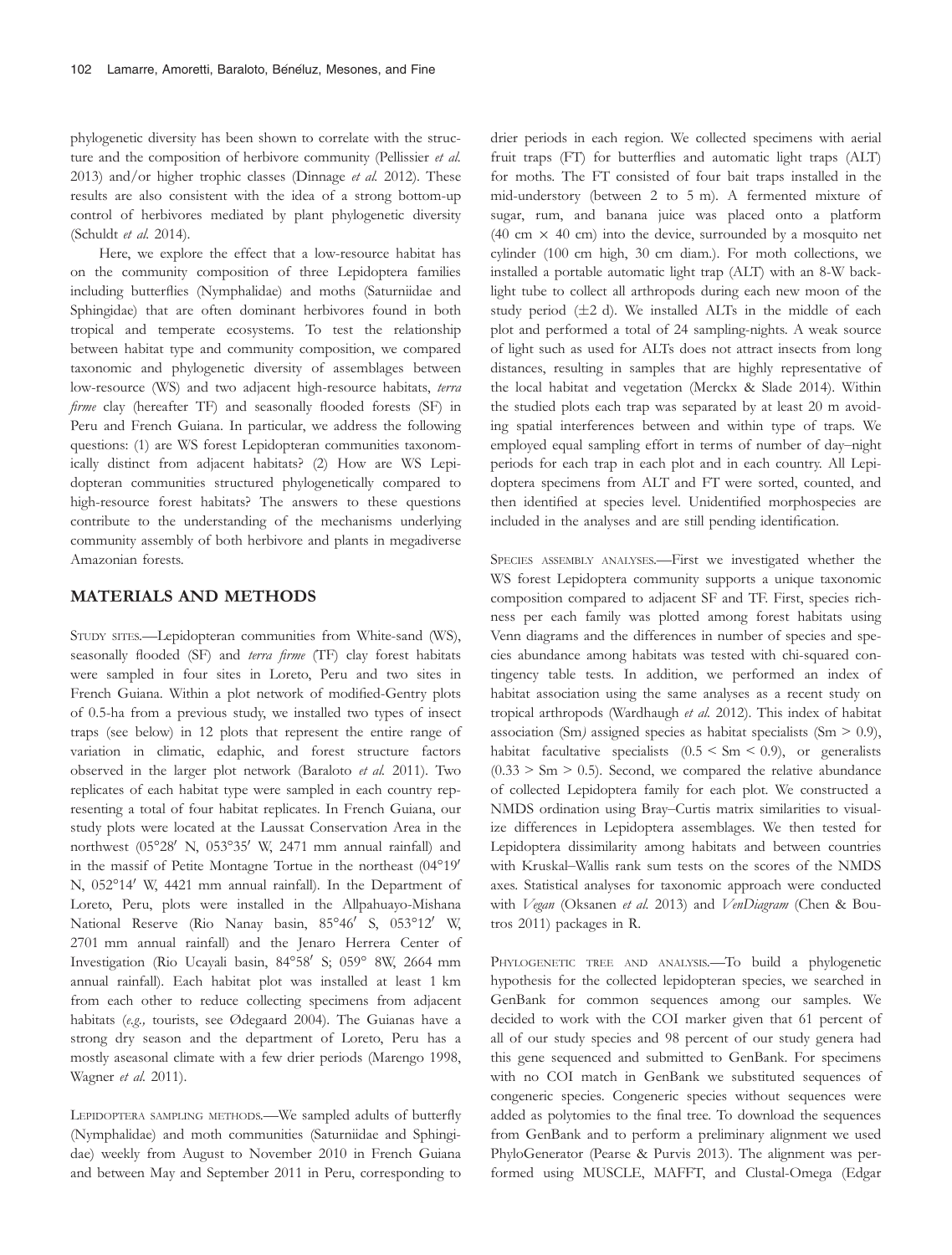2004, Sievers et al. 2011, Katoh & Standley 2013). After using METAL to assess the SPP (Sum of Pairs Score) distances between alignments we selected the MUSCLE (Blackburne & Whelan 2012) alignment. We trimmed the alignment manually using ClustalX (Thompson et al. 1997) and we constructed our phylogenetic hypothesis with RaxML (Stamatakis 2014). We used Maximum Likelihood (GTR-GAMMA) with 50 runs and 200 replicates. Given that we only had the COI gene to build our phylogeny we also used a topological constraint tree grouping in polychromies for all members of the three families of Lepidoptera collected. Finally, we added Trichoptera (Hydroptila spp.) as an outgroup. This insect order forms a well-supported molecular and morphological monophyletic group with Lepidoptera (superorder Amphiesmenoptera) where Trichoptera presents more plesiomorphic characters (Wheeler et al. 2001). The resulting tree included 96 percent of all sampled Lepidoptera species (Fig. 4).

We used the Picante R package (Kembel et al. 2010) to calculate Phylogenetic Diversity (PD, sensu Faith 1992). This matrix is based on the sum of the total phylogenetic distances for a specific community sample. To assess the phylogenetic structure of the lepidopteran community, we calculated the Nearest Taxon Index (NTI) and Net Relatedness Index (NRI) per habitat and for each sampled plot. The NTI index calculates the mean distance to the closest taxon for every species in a given community. This index is especially sensitive to changes in the phylogenetic structure at the tips of the target phylogeny. The NRI index calculates the mean pairwise distance between all species in the community. Given that distances between species increase exponentially at deeper nodes of the phylogeny, this index is especially sensitive to phylogenetic patterns at the deeper nodes of the target phylogeny. Both indices are calculated using a permutationrandomization approach to assess: (1) the standardized effect size of the target sample against the expectation of randomly build null communities; and (2) the probability that this value is due to chance (P-value). For both indices, positive values represent communities that are more phylogenetically dispersed than expected by chance (species are less related than expected), and negative values represent communities that are more phylogenetically clustered (species are more closely related) that expected by chance. Every analysis was performed with both presence– absence and abundance data.

## **RESULTS**

TAXONOMIC COMMUNITY STRUCTURE.—The total number of lepidopterans collected in the three forest habitats in the two countries comprised 756 individuals representing 70 Nymphalidae, 84 Saturniidae, and 27 Sphingidae species (Table 1). The largest difference among habitats in species richness among the three studied families occurred in Saturniidae with nearly twice as many species collected in TF as in WS (Fig. 1). Nymphalidae species richness did not differ significantly among the three forest types. Overall, there was relatively low overlap in composition across habitats (Fig. 1). For instance, the number of shared species across all habitats for Nymphalidae, Sphingidae, and Saturniidae was relatively small (9.1%, 7.7%, and 7.4%, respectively). Nevertheless, only Saturniidae differs significantly in species richness with low overlap between habitats ( $\chi^2 = 13.83$ , df = 2,  $P = 0.0009$ ). We also found very little species overlap for each lepidopteran family between French Guiana and Peru (see Fig. S1). Overall, a higher abundance of lepidopterans was found in TF clay forests with 2.4 and 1.97 times more individuals than SF and WS, respectively. Chi-squared tests showed significant differences in species abundance among habitats for Nymphalidae  $(\chi^2 = 42.3, \text{ df} = 2, \text{ P-value} < 0.001), \text{ Saturniidae } (\chi^2 = 90.6,$ df = 2, P-value < 2.2e-16), and Sphingidae ( $\chi^2$  = 11.8, df = 2, Pvalue = 0.0027). SF habitat supports lower abundance of lepidopteran with 159 individuals collected. Most of the species showed either a distributional preference  $(0.5 \leq \text{Sm} \leq 0.9)$  or are specialized to a habitat (Sm  $>$  0.9) with TF clay forest showing the greatest percentage of species specialized and/or have a clear preference to a forest type (Fig. 3). Our result does not show a greater number of specialized species in WS forest although the

|  | TABLE 1. Overall Lepidopteran community description (per plot) showing Fisher-alpha and Simpson diversity indexes in addition to Phylogenetic diversity measures. |  |  |  |  |  |  |  |  |  |  |  |
|--|-------------------------------------------------------------------------------------------------------------------------------------------------------------------|--|--|--|--|--|--|--|--|--|--|--|
|--|-------------------------------------------------------------------------------------------------------------------------------------------------------------------|--|--|--|--|--|--|--|--|--|--|--|

| Country       | Site           | Plot            | Habitat   | Species richness | Overall abundance | Fisher-alpha | Simpson | Phylogenetic diversity |
|---------------|----------------|-----------------|-----------|------------------|-------------------|--------------|---------|------------------------|
| French Guiana | Petite         | G11             | <b>WS</b> | 33               | 68                | 27.1         | 0.955   | 6,21                   |
|               | Montagne       | G14             | TF        | 43               | 95                | 30.3         | 0.967   | 7,10                   |
|               | Tortue         | G17             | SF        | 27               | 43                | 31.1         | 0.957   | 5,63                   |
|               | Laussat        | G <sub>3</sub>  | <b>WS</b> | 29               | 43                | 49.8         | 0.956   | 5,46                   |
|               |                | G <sub>4</sub>  | TF        | 41               | 133               | 20.3         | 0.938   | 7,3                    |
|               |                | G8              | <b>SF</b> | 29               | 42                | 47           | 0.957   | 5,72                   |
| Loreto, Peru  | Jenaro Herrera | P <sub>13</sub> | <b>WS</b> | 24               | 66                | 13.6         | 0.877   | 3,96                   |
|               |                | P <sub>16</sub> | TF        | 34               | 87                | 20.5         | 0.948   | 6,22                   |
|               |                | P <sub>19</sub> | <b>SF</b> | 17               | 37                | 13.8         | 0.917   | 3,00                   |
|               | Porvenir       | P <sub>10</sub> | TF        | 28               | 79                | 16.5         | 0.949   | 4,58                   |
|               |                | P3              | <b>WS</b> | 13               | 26                | 10.3         | 0.86    | 3,19                   |
|               |                | P <sub>5</sub>  | <b>SF</b> | 16               | 37                | 13.8         | 0.922   | 3,30                   |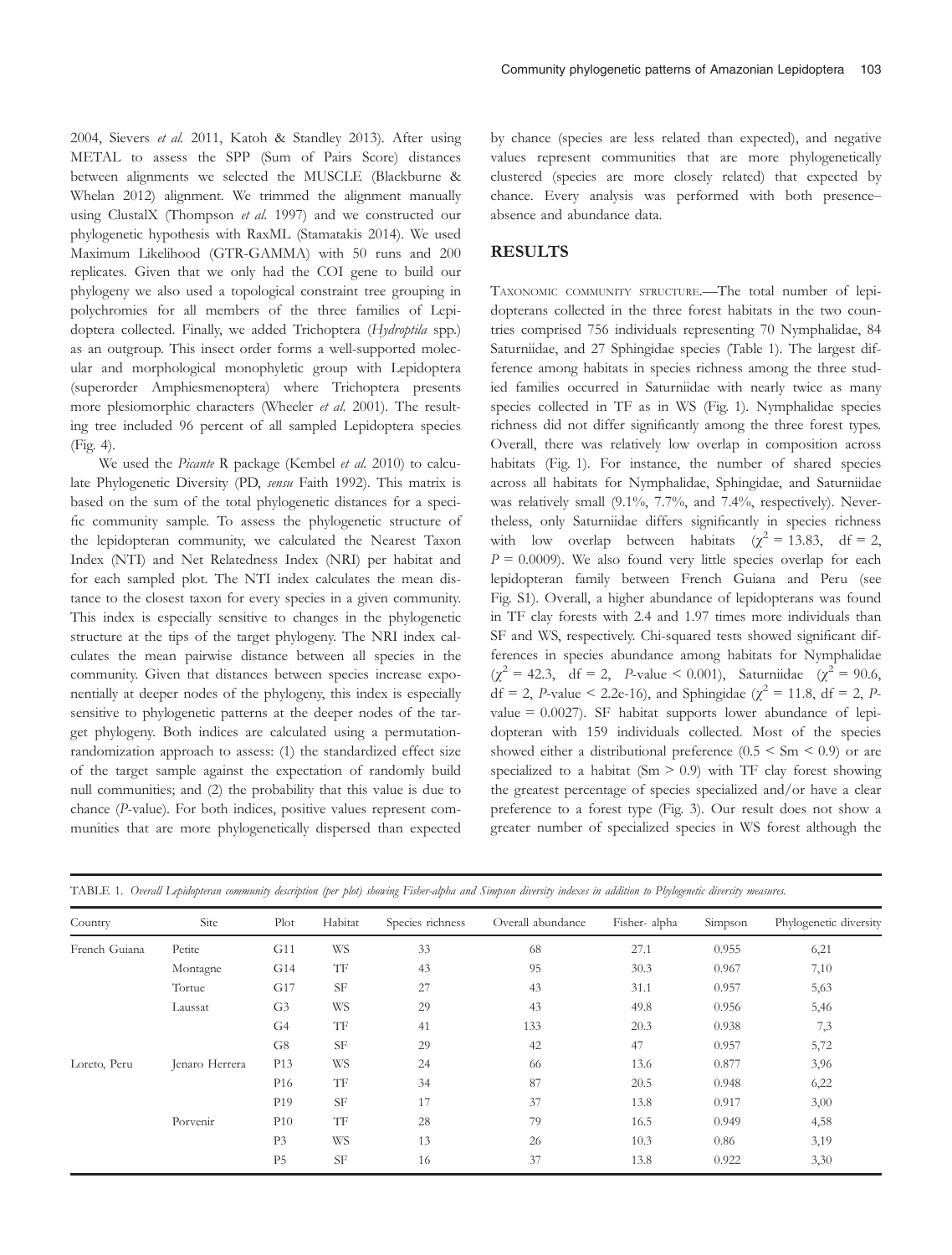

FIGURE 1. Venn diagrams illustrating the number of species in each Lepidoptera family between White-sand forest (WS, yellow), seasonally flooded forest (SF, blue), and terra firme clay forest (TF, red).

proportion is equally important than SF habitats (Fig. 3). A strong similarity in taxonomic community structure among habitats is observed in the NMDS ordination (Fig. 2) although it showed considerable differences in species composition between studied plots. Additionally, this ordination illustrated a strong turnover in Lepidoptera assemblage between French Guiana and Peru suggesting that continental scale geographic distance is the main factor affecting species taxonomic composition (Table 2; Fig. S1). Finally, our collection of Lepidoptera includes one exceptional moth species that were recently described as new for science (Saturniidae: Hemileucinae: Hyperchiria mesonesi) with three of the four paratypes collected in Peruvian WS forest (Bénéluz & Lamarre 2014).

PHYLOGENETIC COMMUNITY STRUCTURE.—The Lepidopteran community in WS showed high levels of phylogenetic overdispersion compared to TF and SF communities as well as compared to random expectation models (positive standard effect size (SES) value (SES  $>$  0) and high *P*-values ( $P$   $>$  0.95). This result indicates that phylogenetic distances among co-occurring species are greater than expected by chance (Fig. 3; Table 3). Furthermore, phylogenetic overdispersion was higher for the deeper nodes of

the phylogeny of the local Lepidopteran community (mean phylogenetic distances, NRI) than for the tips of the phylogeny (mean nearest taxon index, NTI; Table 3). No significant non-random patterns of phylogenetic community structure were found for the other two habitats (Table 3).

### DISCUSSION

In spite of an apparent lack of dispersal barriers and high geographical proximity to other habitat types, the WS Lepidopteran fauna was the only habitat to show significant phylogenetic structure. Our results indicate that the Lepidopteran community found in WS is more phylogenetically overdispersed than expected by chance. This suggests that the traits that determine whether or not lepidopteran herbivores can be found in WS are not phylogenetically conserved. Based on what is currently known about the WS habitats (low-resource availability and non-random patterns of plant defense traits and phylogenetic structure), we hypothesized that these labile traits are related to the ability of Lepidoptera species to feed upon low-nutrient foliage, and the increased physical and chemical defenses from WS host plants (Fine et al. 2010).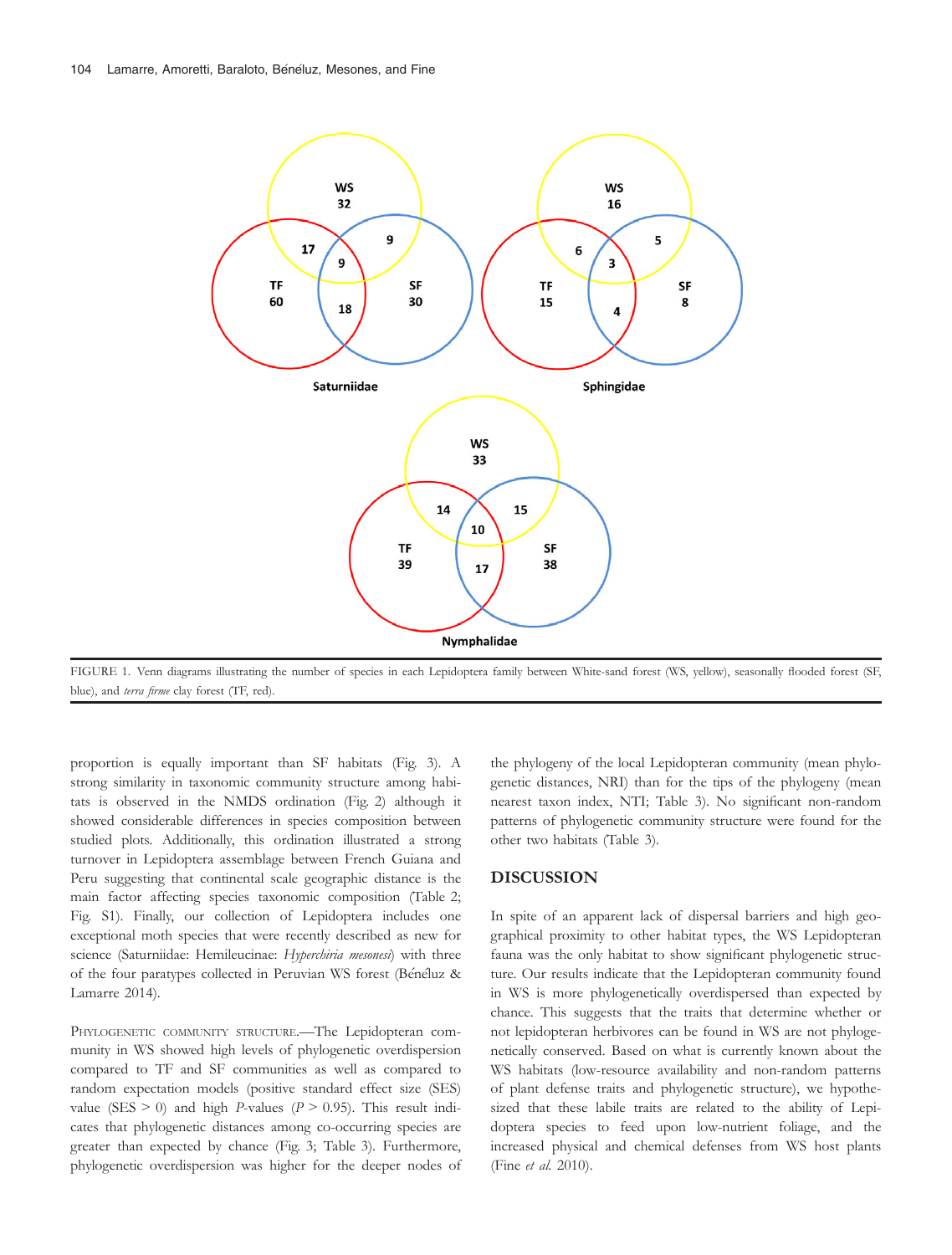

FIGURE 2. Non-metric Dimensional Scaling (NMDS) ordinations illustrating community similarity in Lepidoptera taxonomic composition among plots of different habitats, regions, and countries. French Guiana plots are colored in blue and Peruvian plots in red. Habitats include terra firme clay forest (circle), white-sand forest (triangle), and seasonally flooded forest (square). Light and dark blue symbols represent the Laussat and Regina regions of French Guiana, respectively. Light and dark red symbols represent the Porvenir and Jenaro Herrera regions of Peru, respectively.

TABLE 2. Kruskal–Wallis correlation chi-squared test (with associated P-value) between the scores along the two ordination axes extracted from NMDS and habitat/country.

|         |            |            | NMDS axis 1  | NMDS axis 2 |              |  |
|---------|------------|------------|--------------|-------------|--------------|--|
| Factors | Index      | $\gamma^2$ | P            | $\gamma^2$  |              |  |
| Habitat | Bray       | 0.269      | $0.874^{NS}$ | 1.077       | $0.584^{NS}$ |  |
| Country |            | 8.308      | $0.004***$   | 0.026       | $0.873^{NS}$ |  |
| Habitat | <b>MPD</b> | 1.385      | $0.500^{NS}$ | 0.615       | $0.735^{NS}$ |  |
| Country |            | 3.103      | 0.078        | 0.103       | $0.749^{NS}$ |  |

\*\*\* P<0.01 significant ., NS. not significant.



FIGURE 3. Sm index of habitat association. White-sand forest (WS, yellow), seasonally flooded forest (SF, blue), and terra firme clay forest (TF, red).

| TABLE 3. Results of Phylogenetic community structure analysis (MPD and MNPD) |  |                                 |  |  |  |  |
|------------------------------------------------------------------------------|--|---------------------------------|--|--|--|--|
|                                                                              |  | for the three studied habitats. |  |  |  |  |

| Habitat | Number of taxa | Standardized effect size<br>(mpd.obs. z) | $P$ -value (mpd.obs.p) |
|---------|----------------|------------------------------------------|------------------------|
| SF      | 72             | $-0.2331413$                             | 0.39                   |
| TF      | 113            | $-0.2912147$                             | 0.32                   |
| WS      | 80             | 2.5729103                                |                        |

#### Mean Nearest Taxon Distance (MNTD)

|           |                | Standardized effect size |                         |  |  |
|-----------|----------------|--------------------------|-------------------------|--|--|
| Habitat   | Number of taxa | (mntd.obs.z)             | $P$ -value (mntd.obs.p) |  |  |
| <b>SF</b> | 72             | 0.131695                 | 0.56                    |  |  |
| TF        | 113            | 0.1822968                | 0.56                    |  |  |
| WS        | 80             | 1.3420377                | 0.9                     |  |  |

LEPIDOPTERA COMMUNITY COMPOSITION.—White-sand soils in Amazonian lowland forest have been found to harbor a unique tree species composition, but surveys of higher trophic levels have been limited to Ichneumonidae wasps (Saaksjarvi et al. 2006) and birds (Alvarez Alonso et al. 2013, Borges et al. 2016). We predicted that WS would support a significantly different assemblage of adult Lepidoptera compared to neighboring habitat types. Indeed, we found low overlap in species composition between WS and other habitats, although beta-diversity was high among all sampled sites, not only in WS- and non-WS comparisons (Figs. 1 and 2).

The low overlap in herbivore species composition between highly contrasted habitats may be explained by changes in host plant species composition and differences in habitat structure (such as canopy openness, see Dattilo & Dyer 2014). Previous studies have shown that plant species composition shows strong turnover among local communities (Tuomisto et al. 2003) and across different habitats (Fine et al. 2010). Although our study suggests that environmental filtering among Lepidoptera communities was much weaker than geographic turnover (Fig. 2), we speculate that turnover in plant resources (i.e., leaf, roots, and flower) could strongly influence herbivore community patterns among habitats. Thus, both geographic and habitat effects are likely to structure lepidopteran fauna. In addition, our sampling design collected only adult Lepidoptera which are very mobile organisms (e.g., the 'tourist issue', see Ødegaard 2004). Environmental factors may not be the main driver of lepidopteran community structure, as is often assumed for tropical plant communities (Condit et al. 2002, Tuomisto et al. 2003). It is likely that some large body-sized moths such as some Sphingidae and Saturniidae could have been attracted from adjacent habitats. We therefore recommend long-term sampling in multiple seasons among these three major Amazonian forest habitats (DeVries et al. 2012) to enhance this analysis, and increasing the collection to sample larvae.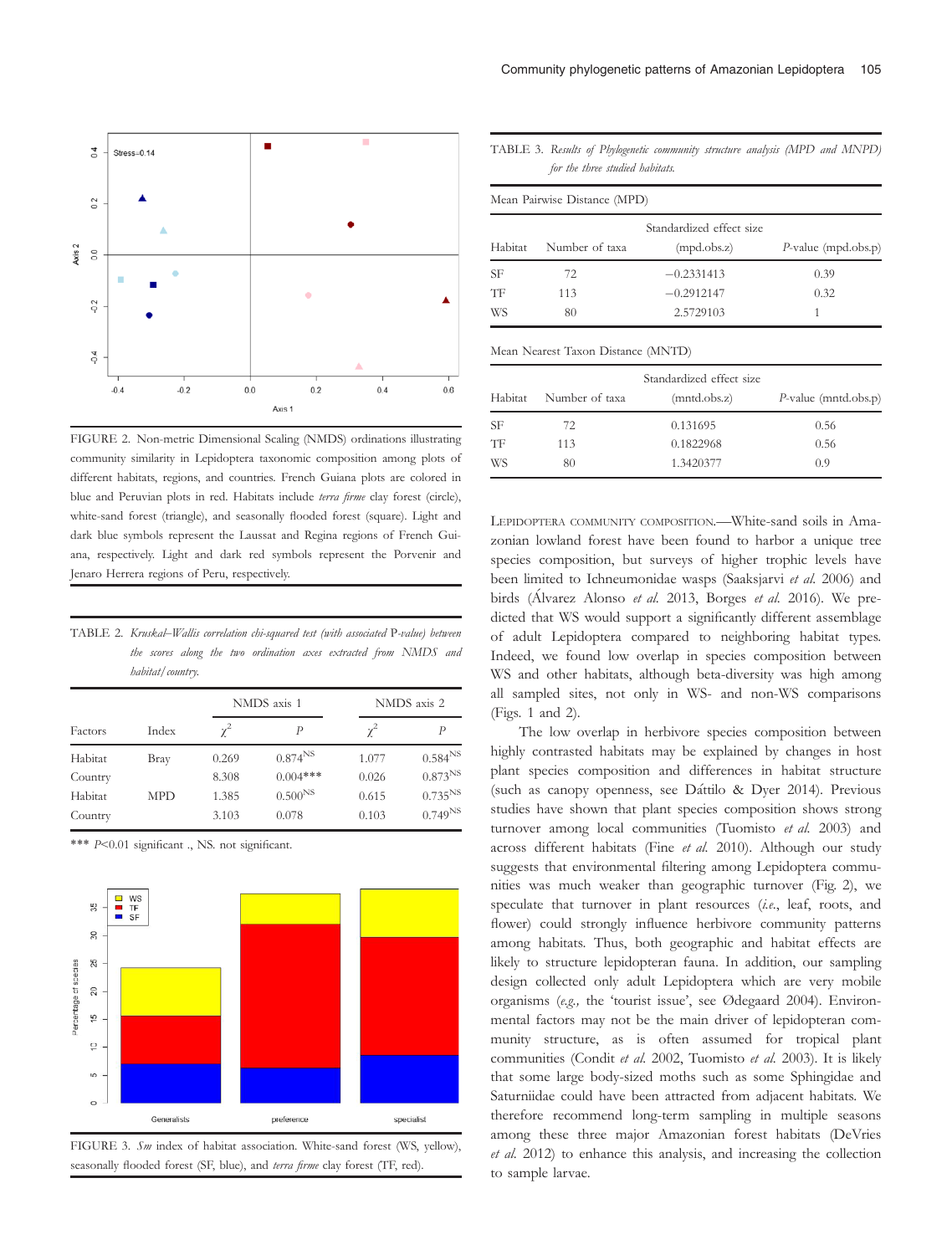In spite of small sample sizes (see Fig. S2), our results showed that terra firme clay forests support nearly twice as many individuals than WS, a pattern consistent with predictions derived from the resource availability hypothesis (e.g., the growth-defense allocation tradeoffs, see Coley et al. 1985, Fine et al. 2006, Lamarre et al. 2012). Because plants growing in terra firme clay forests likely have more available resources, they could invest in less physical and chemical defenses, thus plant resources may be more palatable and attractive for herbivores. A study on the herbivore fauna of Protium subserratum, a species complex that has ecotypes on white-sand and terra firme forests also found significantly higher herbivore abundances in terra firme forests compared to white-sand forests (Fine et al. 2013).

Contrasting geological and edaphic histories between French Guiana and Loreto, Peru, are likely to influence the evolution and historical biogeography of the regional biota (Hoorn et al. 2010). Our results do show evidence of strong geographic turnover in Lepidoptera community composition between French Guiana and Peru (Fig. 2; Fig. S1). Furthermore, it is possible that both edaphic and climatic factors could act as important determinants in structuring Lepidoptera community assemblages at large geographical scales. Contrasts in soil profiles between ancient soil of the Guiana shield and young and fertile soil of Peru in addition to steep seasonality differences may influence the geographical turnover found in our studied plots (Fig. 2), a pattern already shown in Scarab beetle communities (Radtke et al. 2007).

PHYLOGENETIC STRUCTURE IN WHITE-SAND LEPIDOPTERAN COMMUNITY.—Our study revealed an unexpected pattern of phylogenetic overdispersion in the WS community of Lepidoptera. The pattern was consistent across all three sampled lepidopteran clades (Fig. 4). We predicted that the local plant phylogenetic community structure should shape herbivore community structure (Dinnage et al. 2012, Pellissier et al. 2013 and Schuldt et al. 2014). Our results show that this is not the case for the Lepidoptera community in WS forests. The study of Fine and Kembel (2011) that was in part conducted in the same sites found that the WS plant community was significantly phylogenetically clustered at the deeper nodes of the plant phylogeny (NRI) when relative abundance was included, an inverse pattern to the strong phylogenetic overdispersion found in this study. Insect herbivores, and specially moths and butterflies, are thought to have non-random phylogenetic feeding patterns (Ehrlich & Raven 1964, Janzen 1988, Novotny et al. 2002, Ødegaard et al. 2005). Because of this non-random plant host association, it has been proposed that changes in the plant phylogenetic structure of the plant community will be mirrored by changes in the herbivore phylogenetic community composition (Dinnage et al. 2012, Pellissier et al. 2013, Schuldt et al. 2014). Although we do not present plant community data, our data and findings from the same studied plots in Peru suggest that the phylogenetic structure at deeper nodes of the WS Lepidoptera community is not consistent with the phylogenetic structure of the deeper nodes of the plant community (Fine & Kembel 2011). One possible explanation for this



FIGURE 4. Phylogenetic tree of Tropical butterfly (Nymphalidae) and moths (Sphingidae and Saturniidae) and the habitat where they occur colored as follow: White-sand forest (WS, yellow), seasonally flooded forest (SF, blue), and terra firme clay forest (TF, red). Pictures represent an Automeris innoxia (Saturniidae), Xylophanes pluto (Sphingidae), and Zaretis itys (Nymphalidae).

contradictory pattern is that the strong habitat filtering that WS impose on the plant community (see Fine et al. 2005, Fine & Kembel 2011) might have selected over time convergent func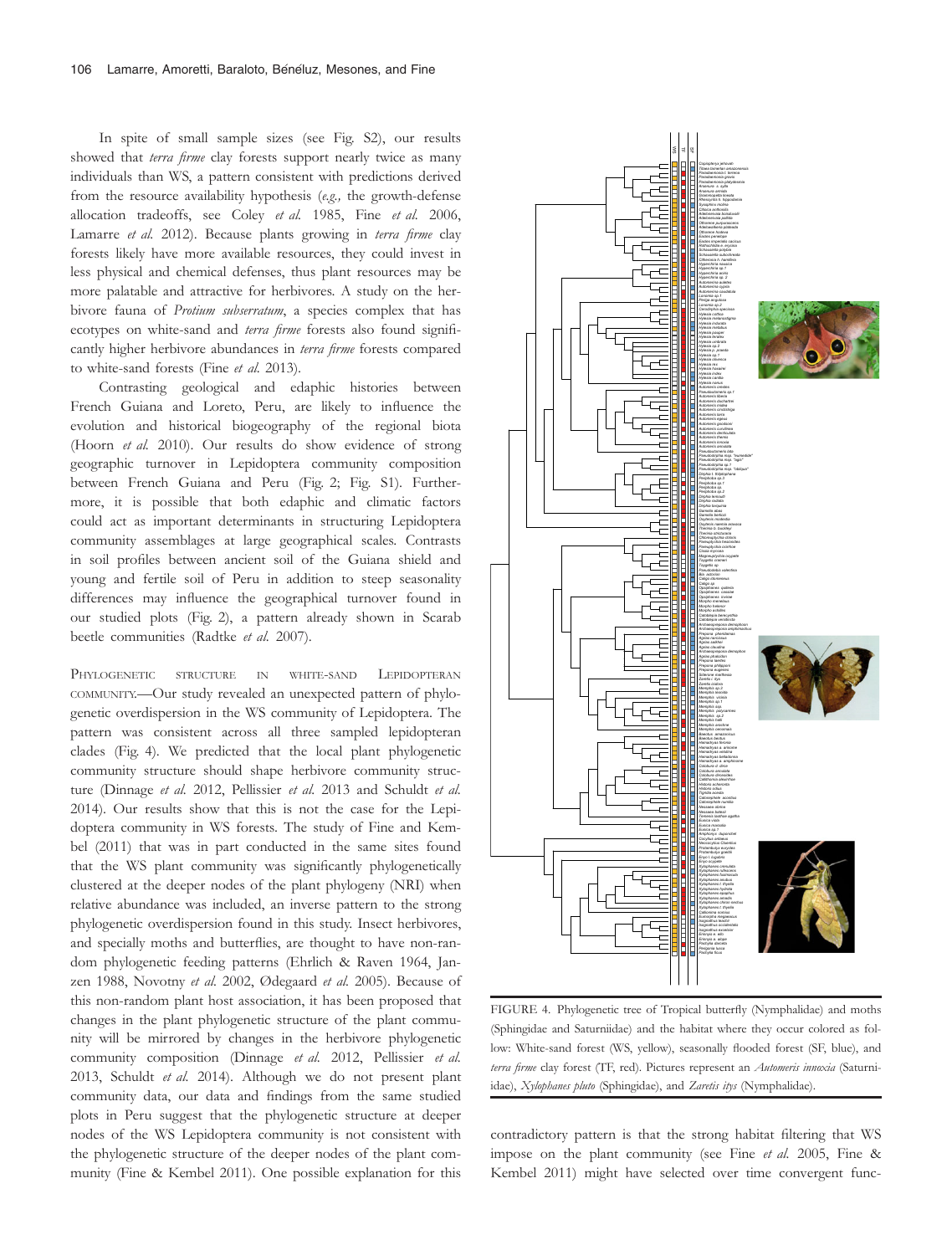tional traits across the Lepidoptera phylogeny (Ehrlich & Raven 1964, but see host shifts, Fordyce 2010).

White-sand forests are characterized by vegetation with pronounced sclerophylly, low diversity, and high endemism (Medina et al. 1990, Fine & Baraloto 2016) forging a distinct plant functional community (Fortunel et al. 2014). The lowresource environment is likely filtering the number of lineages of host plants available with focal tree lineages exhibiting strong habitat association (Fine et al. 2005, Lamarre et al. 2012). Only a small assemblage of herbivorous caterpillars might be able to feed on the thicker and tougher leaves exhibited by WS tree dominants (Fortunel et al. 2014). Similar patterns were found in hemipteran sap-suckers that modify their stylet to feed on relatively tough tissue (Pollard 1968). Moreover, studies conducted in species-rich Brazilian Cerrado presenting pronounced sclerophylly and related defenses attributes (Diniz & Morais 1997) similar to WS forest have shown a high number of host specialists (Morais et al. 2011), a pattern we might have predicted for WS herbivores. However, these studies did not assess phylogenetic structure among Lepidoptera assemblage. In turn, convergent adaptation in herbivores to feed on less palatable or better defended plants is likely to generate phylogenetic overdispersion found in our study. Nevertheless, other ecological interactions can also create an overdispersed pattern in herbivores.

The most important factors that would affect herbivore community structure are environmental filters and/or biotic interactions such as top-down and bottom-up control (Hunter & Price 1998, Price 2002). Nevertheless, given the scale of the local environmental factors in our study (the relative short distance between WS, SF, and TF), these are not likely to directly cause an overdispersed pattern on mobile organisms, as confirmed with our taxonomic approach. Top-down interactions are also not likely to promote overdispersed patterns because predators and parasitoids will not likely discriminate between closely related herbivores especially for adult butterflies that are not exposed to parasitism (see Jeffries & Lawton 1984 for the enemy-free space hypothesis). Finally, bottom-up control is likely to have the greatest effect on herbivore community structure (Ribeiro & Basset 1999, Price 2002). The relative strengths of bottom-up forces with plants as primary producers influencing associated higher trophic levels in tropical regions are thought to be much stronger than the influence of top-down effects (Price 2002). The lowresource environment of WS forests would directly affect higher trophic level because primary consumers have to deal with lownutrient foliage quality, sclerophylly (Ribeiro & Basset 2009), resource conservation strategies (Fortunel et al. 2014), and a slow turnover of plant tissues (Lamarre et al. 2014).

We acknowledge the fact that the present study represents only a fraction of the total lepidopteran fauna (around 60% based on rarefaction curves, see Fig. S2), and that the small sample size makes it more difficult to interpret our results. Nonetheless, we also believe that a larger sample size would not likely change the patterns found for the phylogenetic structure of the WS lepidopteran fauna for three main reasons. First, the patterns of overdispersion were consistent between presence/absence and abundance-weighted analyses which suggests that singletons (one of the major problems of small sample size for community data, see Ødegaard 2004) are not unduly influencing the patterns found here. Second, the overdispersed pattern is apparent on all major clades of the sampled insects (Fig. 3) suggesting that this pattern is robust to sampling effort, confirmed by the permutation-randomization approach of our phylogenetic analysis. Finally, the fact that this pattern was stronger at the deeper nodes of the phylogeny suggest that these results are not likely to be significantly altered by the addition of unsampled species as these would add tips to the branches of the tree rather than the deeper nodes.

### **CONCLUSION**

Our data suggest that the phylogenetic structure of the Lepidoptera community found in WS may result from the combination of a specific array of plant defense traits and local habitat filtering processes affecting plant functional diversity. Given the close relationship that herbivores share with their host plants (Ehrlich & Raven 1964), we expect that the presence or absence of compatible host plants (and their functional attributes that have evolved throughout the lepidopterans multiple time) in a given habitat will greatly determine the presence or absence of plant herbivores (Weiblen et al. 2006). Theory and some empirical data have suggested that plants in WS forests are not only phylogenetically clustered but also that are likely to be less palatable for herbivores than in other forest habitats (Coley et al. 1985, Fine et al. 2004). Although we did not collect data on herbivore feeding preferences at the larval stage, we believe that the filtering effect that the WS forests exert on the plant community and the distribution of defense traits could be a plausible explanation for the phylogenetic overdispersed pattern found in this study.

# ACKNOWLEDGMENTS

We thank the many colleagues that participated in the fieldwork in Peru, especially Julio Sanchez, Julio Grandez, Magno Vasquez Pilco, Milagros Ayarza Zuniga and Cyrus Harp, and in French Guiana, Anthony Percevaux, Xavier Leroy, Benjamin Leudet, Benoit Burban, Jean-Yves Goret and Jocelyn Cazal. We also thank taxonomist Mohamed Benmesbah for his help in butterfly identification. We thank the Direction of Areas Naturales Protegidas y Fauna Silvestre (INRENA) which provided necessary permits for study and exportation of specimens and the Jefatura de la Reserve Nacional Allpahuayo-Mishana (N°005-2011-SER-NANP-RNAM-J, permiso de exportación N°006736). We thank Cesar A. Delgado and Jose Alvarez Alonzo from Instituto de Investigations de la Amazonia Peruana (IIAP) for logistical support and help to work in and around the Estaciones Allpahuayo-Mishana and the Centro de Investigation Jenaro Herrera. Research was supported by a collaborative NSF grant (DEB-0743103/0743800) to C. Baraloto and P.V.A. Fine, the Fond Social Européen (FSE) to G.P.A. Lamarre and an INRA Package grant to C. Baraloto. This work has benefited from an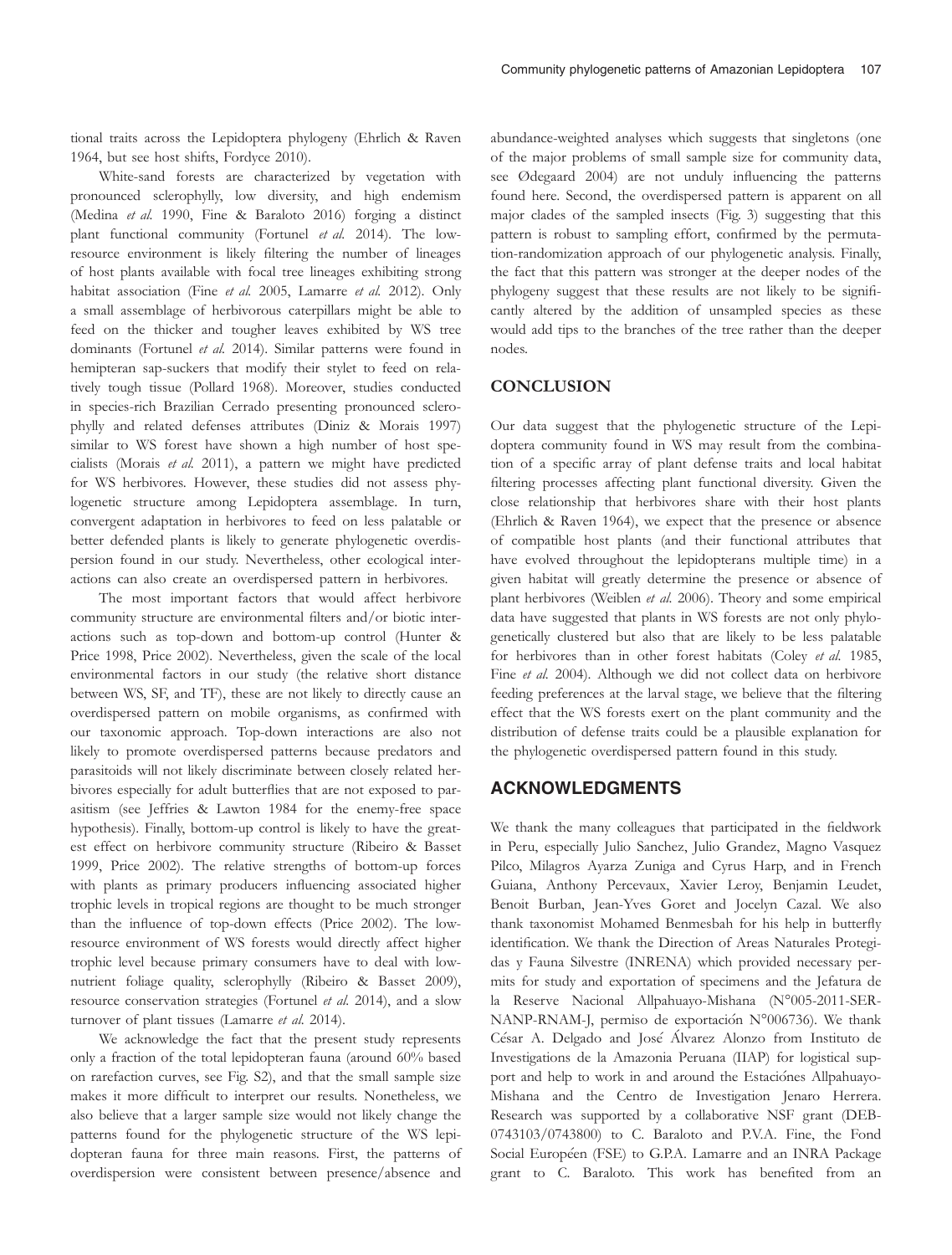''Investissement d'Avenir'' grant managed by Agence Nationale de la Recherche (CEBA, ANR-10-LABX-25-01).

## SUPPORTING INFORMATION

Additional Supporting Information may be found with online material:

FIGURE S1. Venn diagrams illustrating the number of species in each Lepidoptera family between countries.

FIGURE S2. Rarefaction curves for each type of forest habitat using Chao rarefaction extrapolation.

### LITERATURE CITED

- ALVAREZ ALONSO, J., M. R. METZ, AND P. V. A. FINE. 2013. Habitat specialization by birds in Western Amazonian White-sand forests. Biotropica 45: 365–372.
- ANDERSON, A. B. 1981. White sand vegetation of Brazilian Amazonia. Biotropica 13: 199–210.
- BARALOTO, C., S. RABAUD, Q. MOLTO, L. BLANC, C. FORTUNEL, B. HERAULT, N. DAVILA, I. MESONES, M. RIOS, E. VALDERRAMA, AND P. V. A. FINE. 2011. Disentangling stand and environmental correlates of aboveground biomass in Amazonian forests. Glob. Chang. Biol. 17: 2677– 2688.
- BENELUZ, F., AND G. P. A. LAMARRE. 2014. Description of a new Hyperchiria (Lepidoptera: Saturniidae, Hemileucinae) from Loreto region, Iquitos, Peru. Eur. Entomol. 6: 199–204.
- BLACKBURNE, B. P., AND S. WHELAN. 2012. Measuring the distance between multiple sequence alignments. Bioinformatics 28: 495–502.
- BLAKE, S., D. I. MCCRACKEN, M. D. EYRE, A. GARSIDE, AND G. N. FOSTER. 2003. The relationship between the classification of Scottish ground beetle assemblages (Coleoptera, Carabidae) and the National Vegetation classification of British plant communities. Ecography 26: 602–616.
- BORGES, S. H., C. CORNELIUS, M. MOREIRA, C. C. RIBAS, M. COHN-HAFT, J. M. G CAPURUCHO, C. VARGAS, AND R. ALMEIDA. 2016. Bird Communities in Amazonian White-Sand Vegetation Patches: Effects of Landscape Configuration and Biogeographic Context. Biotropica 48: 121–131.
- CHEN, H., AND P. C. BOUTROS. 2011. VennDiagram: A package for the generation of highly-customizable Venn and Euler diagrams in R. BMC Bioinformatics 11: 35.
- COLEY, P. D., J. P. BRYANT, AND F. S. CHAPIN. 1985. Resource availability and plant Anti-herbivore defense. Science 230: 895–899.
- CONDIT, R., N. PITMAN, E. G. LEIGH Jr., J. CHAVE, J. TERBORGH, R. B. FOSTER, P. NÚÑEZ, S. AGUILAR, R. VALENCIA, G. VILLA, H. C. MULLER-LANDAU, E. LOSOS, AND S. P. HUBBELL. 2002. Beta-diversity in tropical forest trees. Science 295: 666–669.
- DATTILO, W., AND L. DYER. 2014. Canopy openness enhances diversity of antplant interactions in the Brazilian Amazon rain forest. Biotropica 4: 712–719.
- De OLIVEIRA, A. A., A. VICENTINI, J. CHAVE, C. D. T. CASTANHO, S. J. DAVIES, A. M. Z. MARTINI, R. A. F. LIMA, R. R. RIBEIRO, A. IRIBAR, AND V. C. SOUZA. 2014. Habitat specialization and phylogenetic structure of tree species in a coastal Brazilian white-sand forest. J. Plant Ecol. 7: 134–144.
- DEVRIES, P. J., L. G. ALEXANDER, I. A. CHACON, AND J. A. FORDYCE. 2012. Similarity and difference among rainforest fruit-feeding butterfly communities in Central and South America. J. Anim. Ecol. 81: 472–482.
- DINIZ, I. R., AND H. C. MORAIS. 1997. Lepidopteran caterpillar fauna of Cerrado host plants. Biodivers. Conserv. 6: 817–836.
- DINNAGE, R., M. W. CADOTTE, N. M. HADDAD, G. M. CRUTSINGER, AND D. TILMAN. 2012. Diversity of plant evolutionary lineages promotes arthropod diversity. Ecol. Let. 15: 1308–1317.
- EDGAR, R. C.. 2004. MUSCLE: A multiple sequence alignment method with reduced time and space complexity. BMC Bioinformatics 5: 1–13.
- EHRLICH, P. R., AND P. H. RAVEN. 1964. Butterflies and plants: A study in coevolution. Evolution 18: 586–608.
- FAITH, D. P. 1992. Systematics and conservation: On predicting the feature diversity of subsets of taxa. Cladistics 8: 361–373.
- FINE, P. V. A., AND C. BARALOTO. 2016. Habitat endemism in white-sand forests: Insights into the mechanisms of lineage diversification and community assembly of the Neotropical flora. Biotropica 48: 24–33.
- FINE, P. V. A., D. C. DALY, G. VILLA MUNOZ, I. MESONES, AND K. M. CAMERON. 2005. The contribution of edaphic heterogeneity to the evolution and diversity of Burseraceae trees in the western Amazon. Evolution 59: 1464–1478.
- FINE, P. V. A., R. GARCIA-VILLACORTA, N. PITMAN, I. MESONES, AND S. W. KEMBEL. 2010. A floristic study of the white sand forests of Peru. Ann. Mo. Bot. Gard. 97: 283–305.
- FINE, P. V. A., AND S. W. KEMBEL. 2011. Phylogenetic community structure and phylogenetic turnover across space and edaphic gradients in western Amazonian tree communities. Ecography 34: 552–565.
- FINE, P. V. A., I. MESONES, AND P. D. COLEY. 2004. Herbivores promote habitat specialization by trees in Amazonian forests. Science 305: 663–665.
- FINE, P. V. A., M. R. METZ, J. LOKVAM, I. MESONES, J. M. AYARZA ZUÑIGA, G. P. A. LAMARRE, M. V. PILCO, AND C. BARALOTO. 2013. Insect herbivores, chemical innovation, and the evolution of habitat specialization in Amazonian trees. Ecology 94: 1764–1775.
- FINE, P. V. A., Z. J. MILLER, I. MESONES, S. IRAZUZTA, H. M. APPEL, M. H. H. STEVENS, I. SAAKSJARVI, L. C. SCHULTZ, AND P. D. COLEY. 2006. The growth defense trade-off and habitat specialization by plants in Amazonian forests. Ecology 87: S150–S162.
- FORDYCE, J. A. 2010. Host shifts and evolutionary radiations of butterflies. Proc. R. Soc. B 277: 3735–3743.
- FORTUNEL, C., C. E. T. PAINE, P. V. A. FINE, N. J. B. KRAFT, AND C. BAR-ALOTO. 2014. Environmental factors predict community functional composition in Amazonian forests. J. Ecol. 102: 145–155.
- GUEVARA, J. E., G. DAMASCO, C. BARALOTO, P. V. A. FINE, M. C. PEÑUELA, O. BÁNKI, C. CASTILHO, A. VINCENTINI, D. CÁRDENAS, F. WITTMANN, N. TARGHETTA, O. PHILLIPS, J. STROPP, I. AMARAL, P. MAAS, A. MON-TEAGUDO, E. M. JIMENEZ, R. THOMAS, R. BRIENEN, A. DUQUE, B. MAGNUSSON, C. FERREIRA, E. HONORIO, F. F. de ALMEIDA MATOS, F. RAMIREZ AREVALO, J. ENGEL, P. PETRONELLI, R. VASQUEZ, AND H. TER STEEGE. 2016. Low Phylogenetic Beta Diversity and Geographic Neo-endemism in Amazonian White-sand Forests. Biotropica 48: 34– 46.
- HOORN, C., F. P. WESSELINGH, H. ter STEEGE, M. A. BERMUDEZ, A. MORA, J. SEVINK, I. SANMARTIN, A. SANCHEZ-MESEGUER, C. L. ANDERSON, J. P. FIGUEIREDO, C. JARAMILLO, D. RIFF, F. R. NEGRI, H. HOOGHIEMSTRA, J. LUNDBERG, T. STADLER, T. SÄRKINEN, AND A. ANTONELLI. 2010. Amazonia through time: Andean uplift, climate change, landscape evolution, and biodiversity. Science 330: 927–931.
- HUNTER, M. D., AND P. W. PRICE. 1998. Playing chute and ladders: Heterogeneity and the relative roles of bottom-up and top-down forces in natural communities. Ecology 73: 724–732.
- JANZEN, D. H. 1988. Ecological characterization of a Costa Rican dry forest caterpillar fauna. Biotropica 20: 120–135.
- JEFFRIES, M. J., AND J. H. LAWTON. 1984. Enemy free space and the structure of ecological communities. Biol. J. Linn. Soc. 23: 269–286.
- KATOH, K., AND D. M. STANDLEY. 2013. MAFFT multiple sequence alignment software version 7: Improvements in performance and usability. Mol. Biol. Evol. 30: 772–780.
- KEMBEL, S. W., P. D. COWAN, M. R. HELMUS, W. K. CORNWELL, H. MORLON, D. D. ACKERLY, S. P. BLOMBERG, AND C. O. WEBB. 2010. Picante: R tools for integrations phylogenies and ecology. Bioinformatics 26: 1463–1464.
- LAMARRE, G. P. A., C. BARALOTO, C. FORTUNEL, N. DAVILA CARDOZO, I. MESONES, J. GRANDEZ RIOS, M. RIOS, E. VALDERRAMA, M. V. PILCO, AND P. V. A. FINE. 2012. Herbivory, growth strategies and habitat